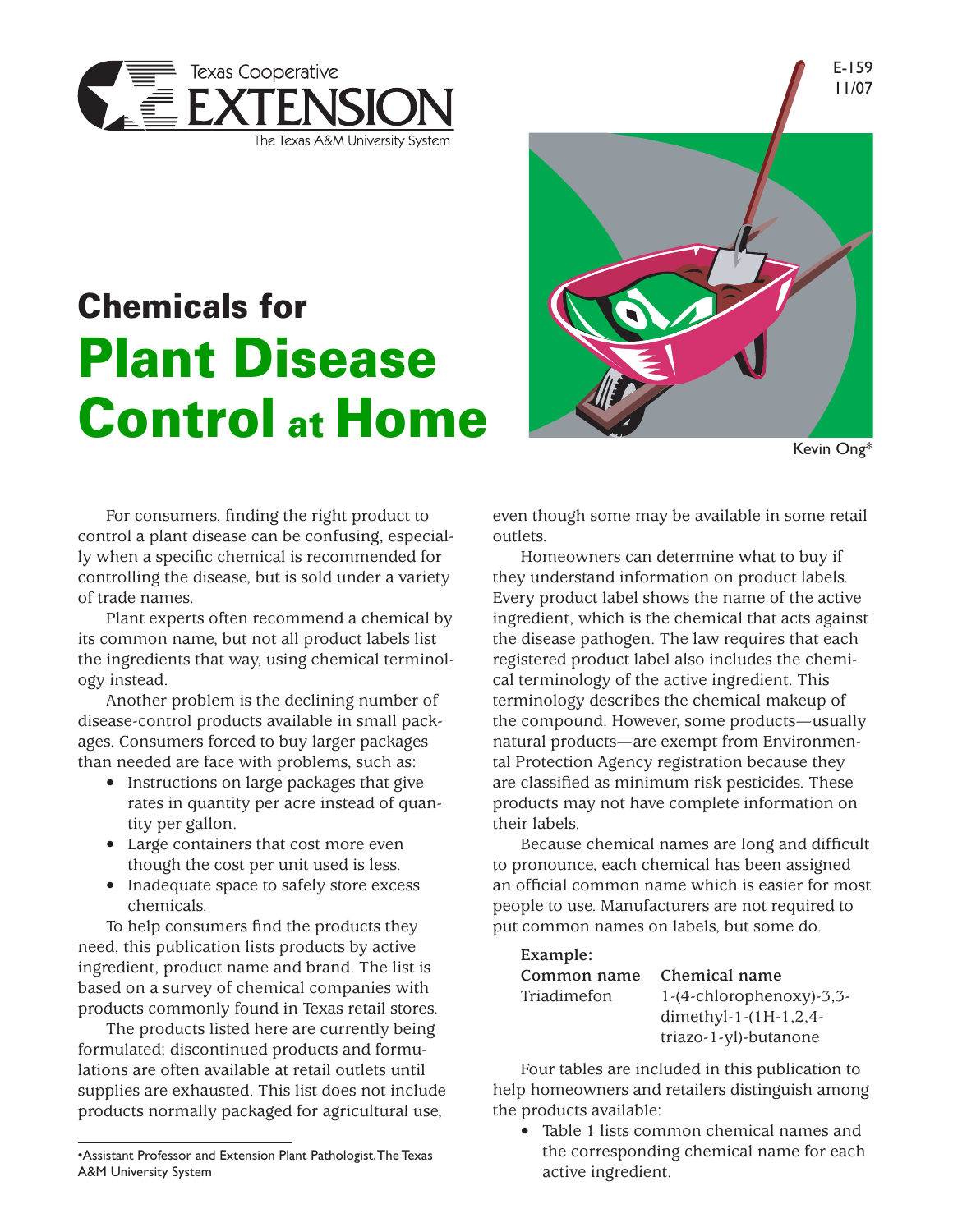- Table 2 lists all trade names and manufacturers for each chemical. Combination products—those that contain more than one chemical—are included. In many cases, the additional chemicals are insecticides. Table 2 also indicates whether a product can be used on vegetables, fruits or turf/ornamentals ( $y = yes$ ,  $n = no$ ). Refer to the product labels for specific plants and instructions.
- Table 3 lists each product by company or brand name and types of plants the product can be used on. Refer to the product labels for specific plant types and use instructions. Table 3 also serves as a reference to the various products sold under different brand names.
- Table 4 lists the companies that formulate products under the various brand names

and their Web addresses. Sample labels and information about using products usually are available at a manufacturer's Web site. In addition to chemical information, a product label should also contain a signal word (Caution, Warning or Danger) and other information on risks, safety and first aid, and proper use of the product.

This listing is provided as a general reference. Although every attempt is made to ensure that information is complete and accurate at the time of publication, some available products may have not been listed. The homeowner should READ THE LABEL for information on proper use for their specific situation and for safety information. For additional assistance, contact your local county Extension office.

| Table 1. Plant disease control chemicals. |                                   |                                                                                       |  |  |
|-------------------------------------------|-----------------------------------|---------------------------------------------------------------------------------------|--|--|
|                                           | <b>Common name</b>                | <b>Chemical name</b>                                                                  |  |  |
|                                           | I. biological                     | living agent: bacteria/fungus                                                         |  |  |
|                                           | 2. botanical                      | products derived from plants, typically oils                                          |  |  |
|                                           | 3. captan                         | N-trichloromethylthio-4-cyclohexene-1,2 dicarboximide                                 |  |  |
|                                           | 4. chlorothalonil                 | tetrachloroisophthalonitrile                                                          |  |  |
|                                           | 5. copper                         | various chemical forms of copper compounds                                            |  |  |
|                                           | 6. fosetyl-al                     | aluminum tris(O-ethylphosphonate)                                                     |  |  |
|                                           | 7. lime sulfur                    | calcium polysulfide                                                                   |  |  |
|                                           | 8. mancozeb                       | coordination product of zinc ion and manganese ethylene bisdithiocarbamate            |  |  |
|                                           | 9. maneb                          | manganese ethylene bisdithiocarbamate                                                 |  |  |
|                                           | 10. myclobutanil                  | alpha-Butyl-alpha-(4-chlorophenyl)-IH-I,2,4-triazole-I-propanenitrile                 |  |  |
|                                           | II. neem                          | extracts from the neem tree (botanical)                                               |  |  |
|                                           | 12. PCNB                          | pentachloronitrobenzene                                                               |  |  |
|                                           | 13. phosphorous acid salts        | mono- and di-potassium salts of phosphorous acid                                      |  |  |
|                                           | 14. potassium bicarbonate         | potassium bicarbonate                                                                 |  |  |
|                                           | 15. propaconizole                 | I-[[2(2,4-Dichlorophenyl)-4-propyl-1,3-dioxolan-2-yl]methyl]1-H-1,2,4-triazole        |  |  |
|                                           | 16. quarternary ammonium compound | various forms of N-alkyl ammonium chloride                                            |  |  |
|                                           | 17. streptomycin sulfate          | streptomycin sulfate (antibiotic)                                                     |  |  |
|                                           | 18. sulfur                        | sulfur                                                                                |  |  |
|                                           | 19. tebuconazole                  | alpha-(2-(4-Chlorophenyl)ethyl)-alpha-(1,1-dimethylethyl)-1H-1,2,4-triazole-1-ethanol |  |  |
|                                           | 20. thiophanate methyl            | dimethyl 4,4'-o-phenylenebis(3-thioallophanate)                                       |  |  |
|                                           | 21. triadimefon                   | I-(4-chlorophenoxy)-3,3-dimethyl-1-(IH-1,2,4-triazole-1-yl) butanone                  |  |  |
|                                           | 22. triforine                     | N,N'-[1,4-piperazinediylbis(2,2,2-trichloro-ethylidene)]bisformamide                  |  |  |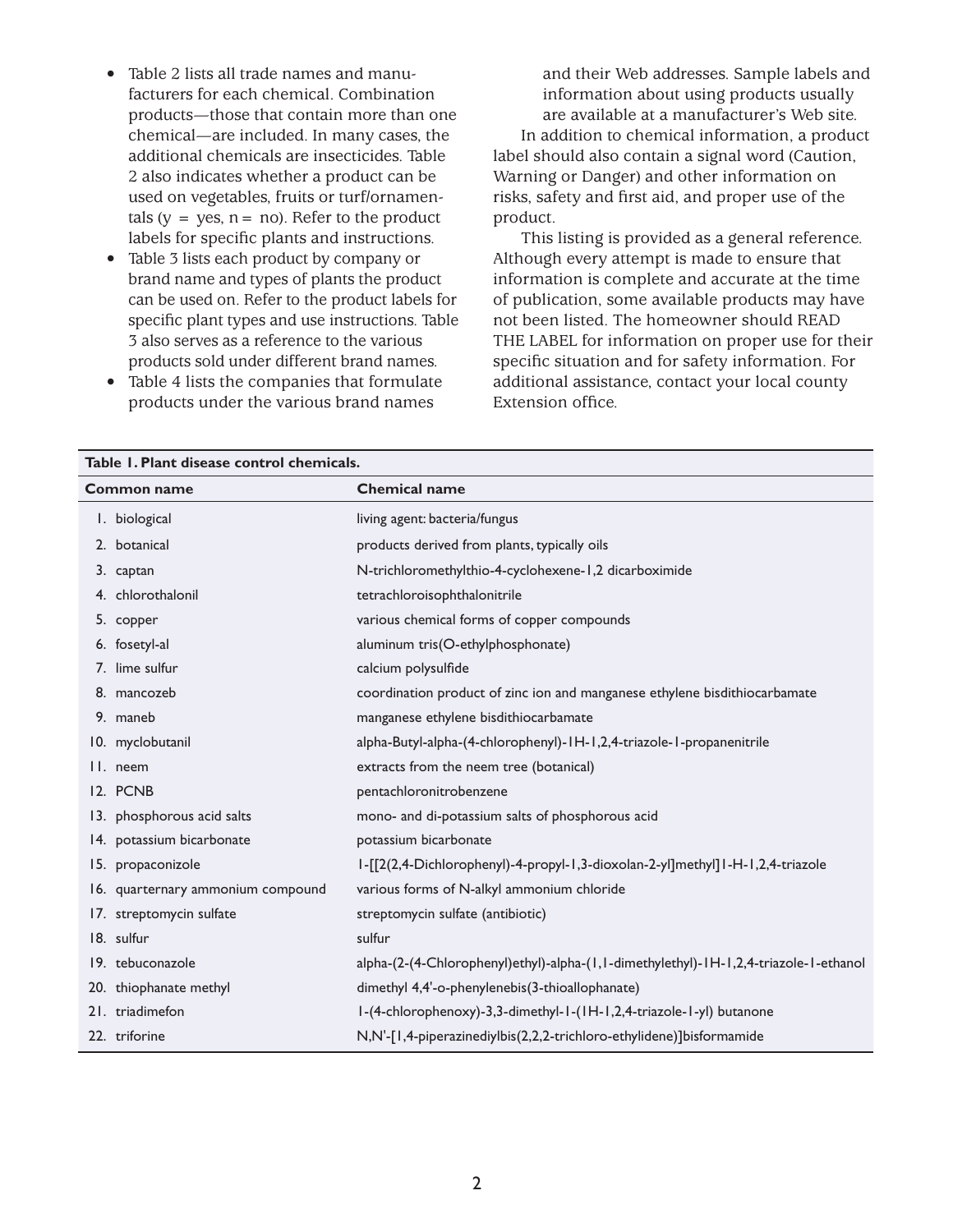**Table 2. Trade and brand names of products containing the chemical ingredients listed in Table 1, and the plants on which they can be used.**

| $(T/O = Turf/Ornamental; V = Vegetable; F = Fruit)$ |                            |                                                 |                     |              |              |              |
|-----------------------------------------------------|----------------------------|-------------------------------------------------|---------------------|--------------|--------------|--------------|
|                                                     | <b>Common name/type</b>    | <b>Product name</b>                             | <b>Brand</b>        | T/O V        |              | - F          |
|                                                     | I. biological              | Serenade Garden Disease Control                 | Agraquest           | y            | y            | y            |
| 2. botanical<br>Lawn & Turf Fungicide               |                            | Garlic GP                                       | y                   | n            | n            |              |
|                                                     |                            | E-rase RTU                                      | Monterey            | y            | y            | y            |
|                                                     |                            | Organic Rose & Flower Spray                     | Greenlight          | y            | $\mathsf{n}$ | n            |
|                                                     |                            | Paradigm                                        | Parkway Research    | y            | n            | n            |
|                                                     | 3. captan                  | Captan Fruit & Ornamental                       | <b>Bonide</b>       | y            | n            | y            |
|                                                     |                            | Captan Fungicide 50%WP                          | Hi-Yield            | y            | n            | y            |
|                                                     |                            | Captan Fungicide                                | Southern Ag         | y            | n            | y            |
|                                                     | captan combination product | <b>Fruit Tree Spray</b>                         | <b>Fertilome</b>    | n            | n            | y            |
|                                                     |                            | <b>Fruit Tree Spray</b>                         | <b>Bonide</b>       | y            | n            | y            |
|                                                     |                            | <b>Rose Rx</b>                                  | <b>Bonide</b>       | y            | n            | n            |
|                                                     | 4. chlorothalonil          | <b>Fung-Onil Multi Purpose</b>                  | <b>Bonide</b>       | y            | y            | y            |
|                                                     |                            | Landscape & Garden Fungicide                    | Fertilome           | y            | y            | n            |
|                                                     |                            | Daconil Fungicide                               | <b>GardenTech</b>   | y            | y            | y            |
|                                                     |                            | Daconil                                         | Hi-Yield            | y            | y            | n            |
|                                                     |                            | Vegetable, Flower, Fruit & Ornamental Fungicide | Hi-Yield            | y            | y            | y            |
|                                                     |                            | Fruit tree, vegetable & ornamental fungicide    | Monterey            | y            | y            | y            |
|                                                     |                            | <b>Garden Disease Control</b>                   | Ortho               | y            | y            | y            |
|                                                     | 5. copper                  | Liqui-cop                                       | Monterey            | y            | y            | y            |
|                                                     |                            | Liquid Copper Fungicide                         | Southern Ag         | y            | y            | y            |
|                                                     |                            | <b>Blackspot Powdery Mildew Control</b>         | Fertilome           | y            | n            | n            |
|                                                     |                            | Copper Fungicide                                | Hi-Yield            | y            | y            | y            |
|                                                     |                            | Cueva Copper Soap Fungicide                     | <b>Lilly Miller</b> | y            | y            | y            |
|                                                     |                            | Kop-R-Spray                                     | <b>Lilly Miller</b> | y            | y            | y            |
|                                                     |                            | Concern Copper Soap fungicide                   | Safer               | y            | y            | y            |
|                                                     |                            | Copper Liquid Fungicide                         | <b>Bonide</b>       | y            | y            | y            |
|                                                     |                            | <b>Copper Dust or Spray</b>                     | <b>Bonide</b>       | y            | y            | y            |
|                                                     |                            | <b>Bordeaux Powder</b>                          | Dexol               | y            | y            | y            |
|                                                     |                            | <b>Neutral Copper Fungicide</b>                 | Southern Ag         | n            | y            | y            |
|                                                     |                            | <b>Bordeaux Mix Fungicide</b>                   | Hi-Yield            | y            | y            | y            |
|                                                     | copper combination product | Dragoon Dust with Copper                        | <b>Bonide</b>       | $\mathsf{n}$ | y            | n            |
|                                                     |                            | <b>Garden Dust</b>                              | <b>Bonide</b>       | y            | y            | y            |
|                                                     | 6. fosetyl-al              | <b>Monterey Aliette</b>                         | Monterey            | y            | n            | n            |
|                                                     | 7. lime sulfur             | Lime Sulfur Spray                               | <b>Bonide</b>       | y            | n            | y            |
|                                                     |                            | <b>Improved Lime Sulphur Spray</b>              | Hi-Yield            | y            | n            | y            |
|                                                     | lime sulfur combination    | Oil and Lime Sulfur                             | <b>Bonide</b>       | y            | n            | y            |
|                                                     | product                    |                                                 |                     |              |              |              |
|                                                     | 8. mancozeb                | Mancozeb Flowable                               | <b>Bonide</b>       | y            | y            | n            |
|                                                     |                            | Dithane M-45                                    | Southern Ag         | y            | y            | n            |
|                                                     | 9. maneb                   | Maneb Garden Fungicide                          | Hi-Yield            | y            | y            | n            |
|                                                     | 10. myclobutanil           | F-Stop                                          | Fertilome           | y            | n            | n            |
|                                                     |                            | Fung-Away Systemic Lawn Fungicide Granules      | Greenlight          | y            | n            | n            |
|                                                     |                            | Immunox Multipurpose Fungicide                  | Spectracide         | y            | n            | $\mathsf{n}$ |
|                                                     |                            | Immunox Lawn Disease Control                    | Spectracide         | y            | n            | $\mathsf{n}$ |
|                                                     | myclobutanil combination   | <b>Fungicide Plus Concentrate</b>               | Schultz             | y            | n            | n            |
|                                                     | product                    | $Immunox$ 3 in $1$                              | Spectracide         | y            | n            | n            |
|                                                     |                            | <b>Immunox Plus</b>                             | Spectracide         | <b>V</b>     | n            | n            |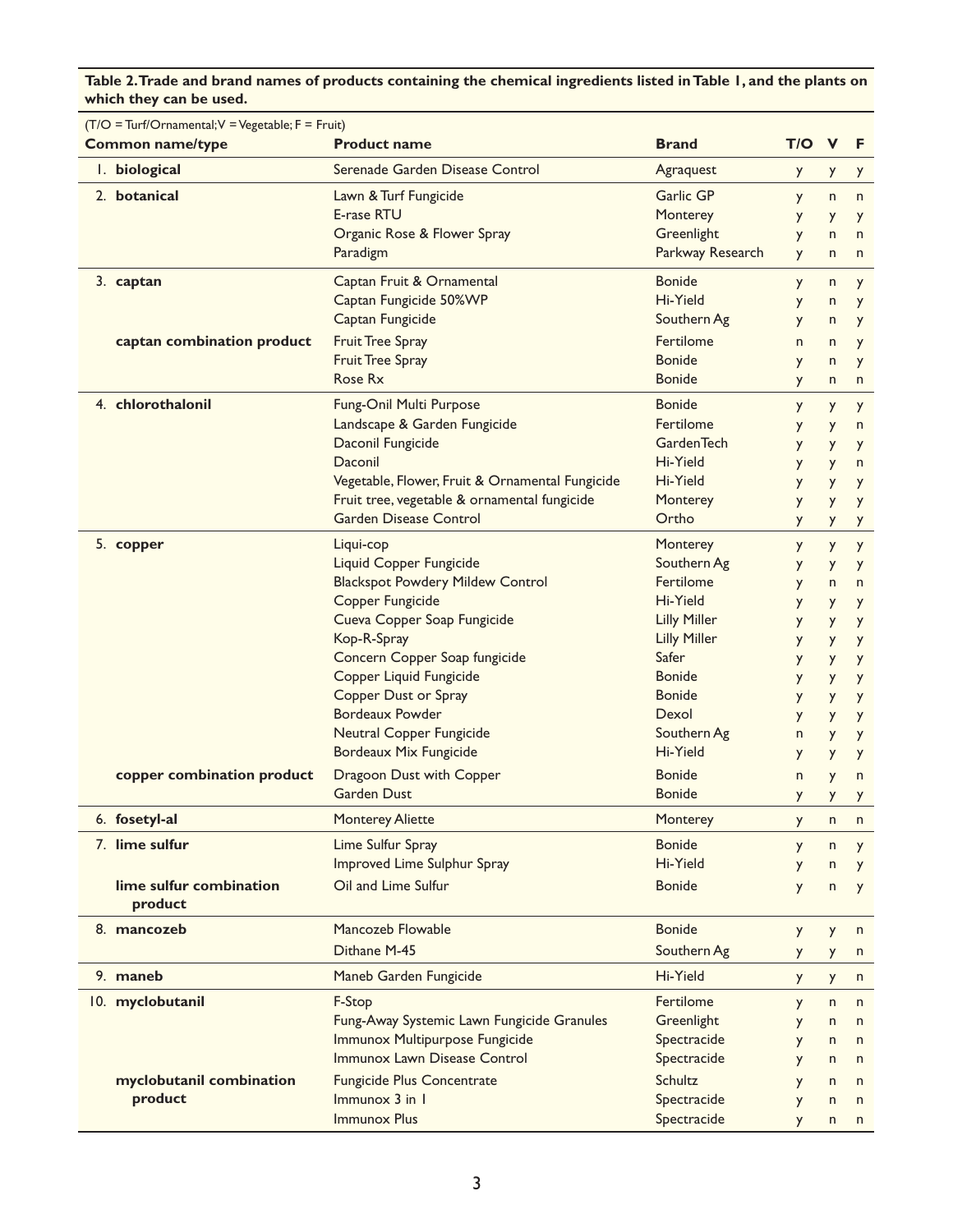| <b>Table 2. Continued.</b>                          |                                 |                                               |                       |              |              |              |
|-----------------------------------------------------|---------------------------------|-----------------------------------------------|-----------------------|--------------|--------------|--------------|
| $(T/O = Turf/Ornamental; V = Vegetable; F = Fruit)$ |                                 |                                               |                       |              |              |              |
| <b>Common name/type</b>                             |                                 | <b>Product name</b>                           | <b>Brand</b>          | T/O          | $\mathbf v$  | F.           |
| $II.$ neem                                          |                                 | Rose Rx 3 in 1                                | <b>Bonide</b>         | y            | y            | y            |
|                                                     |                                 | Fungicide 3 in 1                              | Garden Safe           | y            | y            | y            |
|                                                     |                                 | <b>Neem Concentrate</b>                       | Greenlight            | y            | y            | y            |
|                                                     |                                 | <b>Rose Defense</b>                           | Greenlight            | y            | n            | n            |
|                                                     |                                 | Tomato & Vegetable Spray                      | Greenlight            | y            | y            | y            |
|                                                     | neem combination product        | Neem II                                       | Greenlight            | y            | y            | n            |
|                                                     |                                 | <b>Fruit Tree Spray</b>                       | Greenlight            | y            | y            | y            |
| 12. PCNB                                            |                                 | Terraclor Granular Fungicide                  | Hi-Yield              |              | n            | n            |
|                                                     |                                 | Turf & Ornamental Fungicide                   | Hi-Yield              | y<br>y       | n            | $\mathsf{n}$ |
|                                                     |                                 | <b>Terraclor 75WP</b>                         | Southern Ag           | y            | y            | n            |
|                                                     | <b>PCNB</b> combination product | Azalea, Camellia, Crape Myrtle Spray          | Fertilome             | y            | n            | n            |
|                                                     | 13. phosphorous acid salts      | Agri-fos                                      | Monterey              | y            |              |              |
|                                                     |                                 |                                               |                       |              | y            | y            |
|                                                     | 14. potassium bicarbonate       | Remedy                                        | <b>Bonide</b>         | y            | y            | y            |
|                                                     |                                 | <b>Bi-Carb</b>                                | Monterey              | y            | y            | y            |
|                                                     | 15. propaconizole               | Monterey Fungi-fighter                        | Monterey              | y            | n            | y            |
|                                                     |                                 | Infuse                                        | <b>Bonide</b>         | y            | $\mathsf{n}$ | n            |
|                                                     |                                 | <b>Honor Guard PPZ</b>                        | <b>CSI</b>            | y            | n            | n            |
|                                                     |                                 | Liquid Systemic Fungicide                     | <b>Fertilome</b>      | y            | n            | n            |
|                                                     | 16. quarternary ammonium        | Consan 20                                     | Hi-Yield              | y            | n            | n            |
|                                                     | compound                        | Monterey M-20                                 | Monterey              | y            | n            | n            |
|                                                     |                                 | <b>Consan Triple Action</b>                   | Parkway Research      | y            | n            | n            |
|                                                     | 17. streptomycin sulfate        | Fire Blight Spray                             | <b>Bonide</b>         | y            | n            | y            |
|                                                     |                                 | Fire Blight Spray                             | Fertilome             | y            | n            | y            |
|                                                     | 18. sulfur                      | <b>Bulb Dust</b>                              | <b>Bonide</b>         | $\mathsf{n}$ | n            | y            |
|                                                     |                                 | Sulfur Plant Fungicide                        | <b>Bonide</b>         | y            | y            | y            |
|                                                     |                                 | Wettable dusting sulphur                      | Fertilome             | y            | y            | y            |
|                                                     |                                 | Multi-purpose fungicide                       | <b>Lilly Miller</b>   | y            | y            | y            |
|                                                     |                                 | <b>Sulfur Dust</b>                            | <b>Lilly Miller</b>   | y            | y            | y            |
|                                                     |                                 | Garden Fungicide                              | Safer                 | y            | y            | y            |
| sulfur combination product                          |                                 | Safer<br>3 in I Garden Spray                  |                       | y            | y            | y            |
|                                                     |                                 | Earth-tone 3 in 1 Disease Control<br>Espoma   |                       | y            | y            | y            |
|                                                     | 19. tebuconazole                | Disease Control for Roses, Flowers and Shrubs | <b>Bayer Advanced</b> | y            | n            | n            |
|                                                     | tebuconazole combination        | 3 in 1 Insect, Disease and Mite control       | <b>Bayer Advanced</b> | y            | n            | n            |
|                                                     | product                         | All in One Rose & Flower Care                 | <b>Bayer Advanced</b> | y            | n            | $\mathsf{n}$ |
|                                                     |                                 | Azalea, Camelia & Rhododendron Insect         | <b>Bayer Advanced</b> | y            | n            | $\mathsf{n}$ |
|                                                     |                                 | and Disease Control                           |                       |              |              |              |
|                                                     | 20. thiophanate methyl          | Halt Systemic Fungicide                       | Fertilome             | y            | n            | n            |
|                                                     |                                 | <b>Systemic Fungicide</b>                     | Greenlight            | y            | n            | n            |
|                                                     |                                 | Lawn Fungus Control                           | Scotts                | y            | n            | n            |
|                                                     | 21. triadimefon                 | <b>Fungus Control for Lawns</b>               | <b>Bayer Advanced</b> | <b>y</b>     | n            | n            |
|                                                     |                                 | Fung-Onil Lawn & Disease                      | <b>Bonide</b>         | y            | n            | n            |
|                                                     |                                 | Fung-Away Systemic Fungicide                  | Greenlight            | y            | n            | n            |
|                                                     |                                 | Fung-Away Systemic Lawn Fungicide Spray RTS   | Greenlight            | y            | n            | n            |
|                                                     |                                 | Lawn Fungicide Granules                       | Hi-Yield              | y            | n            | n            |
|                                                     |                                 | <b>Bayleton Systemic Fungicide</b>            | Southern Ag           | <b>Y</b>     | n            | n            |
|                                                     | 22. triforine                   | RosePride Rose & Shrub Disease Control        | Ortho                 | y            | n            | n            |
|                                                     | triforine combination           | Orthenex Garden Insect & Disease control      | Ortho                 | y            | n            | n            |
|                                                     | product                         | Orthenex Insect & Disease Control Aerosol     | Ortho                 | У            | n            | n            |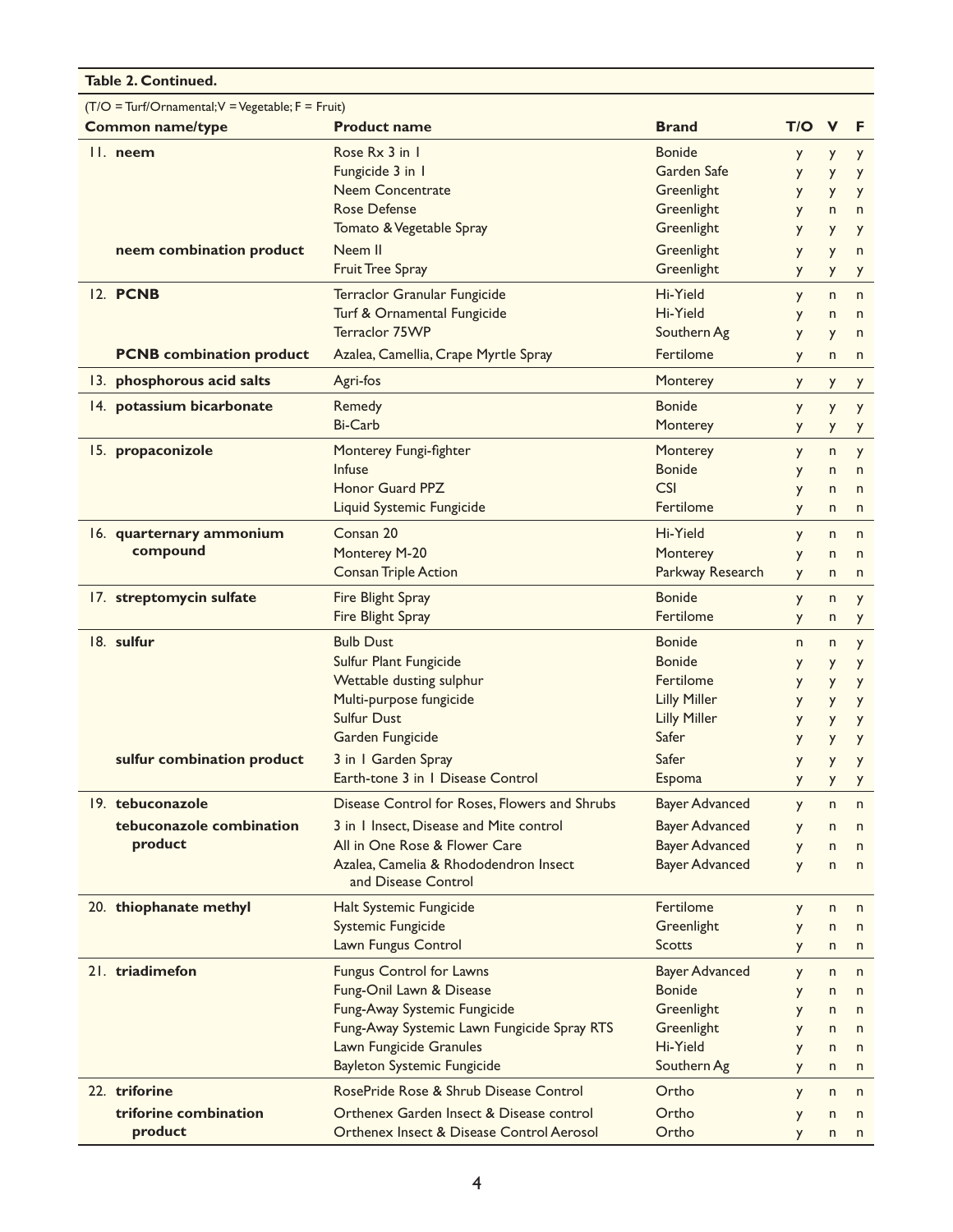| Table 3. Index to plant disease control products in Table 2. |                                                              |                                           |     |              |              |
|--------------------------------------------------------------|--------------------------------------------------------------|-------------------------------------------|-----|--------------|--------------|
| <b>Brand</b>                                                 | <b>Product name</b>                                          | <b>Active ingredient list</b>             | T/O | $\mathbf{V}$ | F            |
| <b>Agraquest</b>                                             | Serenade Garden Disease Control                              | <b>Bacillus subtilus</b>                  | y   | y            | y            |
| <b>Bayer Advanced</b>                                        | 3 in 1 Insect, Disease and Mite Control                      | tebuconazole + imidacloprid + fluvalinate | y   | n            | $\mathsf{n}$ |
|                                                              | All in One Rose & Flower Care                                | tebuconazole + imidacloprid               | y   | n            | n            |
|                                                              | Azalea, Camelia & Rhododendron<br>Insect and Disease Control | tebuconazole + imidacloprid               | y   | n            | $\mathsf{n}$ |
|                                                              | Disease Control for Roses, Flowers and Shrubs                | tebuconazole                              | y   | n            | n            |
|                                                              | Fungus Control for Lawns                                     | triadimefon                               | y   | n            | n            |
| <b>Bonide</b>                                                | <b>Bulb Dust</b>                                             | sulfur                                    | n   | n            | y            |
|                                                              | Captan Fruit & Ornamental                                    | captan                                    | y   | n            | y            |
|                                                              | Copper Dust or Spray                                         | copper sulphate                           | y   | y            | y            |
|                                                              | Copper Liquid Fungicide                                      | copper salts                              | y   | y            | y            |
|                                                              | Dragoon Dust with Copper                                     | copper sulphate + cabaryl + rotenone      | n   | y            | n            |
|                                                              | Fire Blight Spray                                            | streptomycin sulfate                      | y   | n            | y            |
|                                                              | Fruit Tree Spray                                             | captan + malathion + cabaryl              | y   | n            | y            |
|                                                              | Fung-Onil Lawn & Disease                                     | triadimefon                               | y   | n            | $\mathsf{n}$ |
|                                                              | Fung-Onil Multi Purpose                                      | chlorothalonil                            | y   | y            | y            |
|                                                              | <b>Garden Dust</b>                                           | copper sulphate + rotenone                | y   | y            | y            |
|                                                              | <b>Infuse</b>                                                | propiconazole                             | y   | n            | n            |
|                                                              | Lime sulfur spray                                            | lime sulfur                               | y   | n            | y            |
|                                                              | Mancozeb Flowable                                            | mancozeb                                  | y   | y            | n            |
|                                                              | Oil and Lime Sulfur                                          | lime sulfur + horticultural oil           | y   | n            | y            |
|                                                              | Remedy                                                       | potassium bicarbonate                     | y   | y            | y            |
|                                                              | Rose Rx                                                      | captan + malathion + cabaryl              | y   | n            | n            |
|                                                              | Rose Rx 3 in 1                                               | neem oil                                  | y   | y            | y            |
|                                                              | Sulfur Plant Fungicide                                       | sulfur                                    | y   | y            | y            |
| <b>CSI</b>                                                   | <b>Honor Guard PPZ</b>                                       | propiconazole                             | y   | n            | n            |
| <b>Dexol</b>                                                 | <b>Bordeaux Powder</b>                                       | copper sulphate                           | y   | y            | y            |
| <b>Espoma</b>                                                | Earth-tone 3 in 1 Disease Control                            | sulfur + pyrethrin                        | y   | y            | y            |
| <b>Fertilome</b>                                             | Azalea, Camellia, Crape Myrtle Spray                         | PCNB + malathion                          | y   | n            | n            |
|                                                              | <b>Blackspot Powdery Mildew Control</b>                      | copper hydroxide                          | y   | n            | n            |
|                                                              | Fire Blight Spray                                            | streptomycin sulfate                      | y   | n            | y            |
|                                                              | Fruit Tree Spray                                             | captan + malathion                        | n   | n            | y            |
|                                                              | F-Stop                                                       | myclobutanil                              | y   | n            | n            |
|                                                              | Halt Systemic Fungicide                                      | thiophanate methyl                        |     | n            | n            |
|                                                              | Landscape & Garden Fungicide                                 | chlorothalonil                            | y   | y            | n            |
|                                                              | Liquid Systemic Fungicide                                    | propiconazole                             | y   | $\mathsf{n}$ | n            |
|                                                              | <b>Wettable Dusting Sulphur</b>                              | sulfur                                    | y   | y            | y            |
| <b>Garden Safe</b>                                           | Fungicide 3 in 1                                             | neem oil                                  | y   | y            | y            |
| <b>GardenTech</b>                                            | Daconil Fungicide                                            | chlorothalonil                            | y   | y            | y            |
| <b>Garlic GP</b>                                             | Lawn & Turf Fungicide                                        | garlic juice                              | y   | n            | $\mathsf{n}$ |
| <b>Greenlight</b>                                            | Fruit Tree Spray                                             | neem oil + pyrethrin + piperonyl butoxide | y   | y            | y            |
|                                                              | Fung-Away Systemic Fungicide                                 | triadimefon                               | y   | n            | n            |
|                                                              | Fung-Away Systemic Lawn Fungicide Granules                   | myclobutanil                              | y   | n            | n            |
|                                                              | Fung-Away Systemic Lawn Fungicide Spray RTS                  | triadimefon                               | y   | n            | n            |
|                                                              | Neem Concentrate                                             | neem oil                                  | y   | y            | y            |
|                                                              | Neem II                                                      | neem oil + pyrethrin                      | y   | y            | n            |
|                                                              | Organic Rose & Flower Spray                                  | rosemary oil                              | У   | n            | n            |
|                                                              | <b>Rose Defense</b>                                          | neem oil                                  | y   | n            | n            |
|                                                              | Systemic Fungicide                                           | thiophanate methyl                        | y   | n            | n            |
|                                                              | Tomato & Vegetable Spray                                     | neem oil                                  |     | Y.           | y            |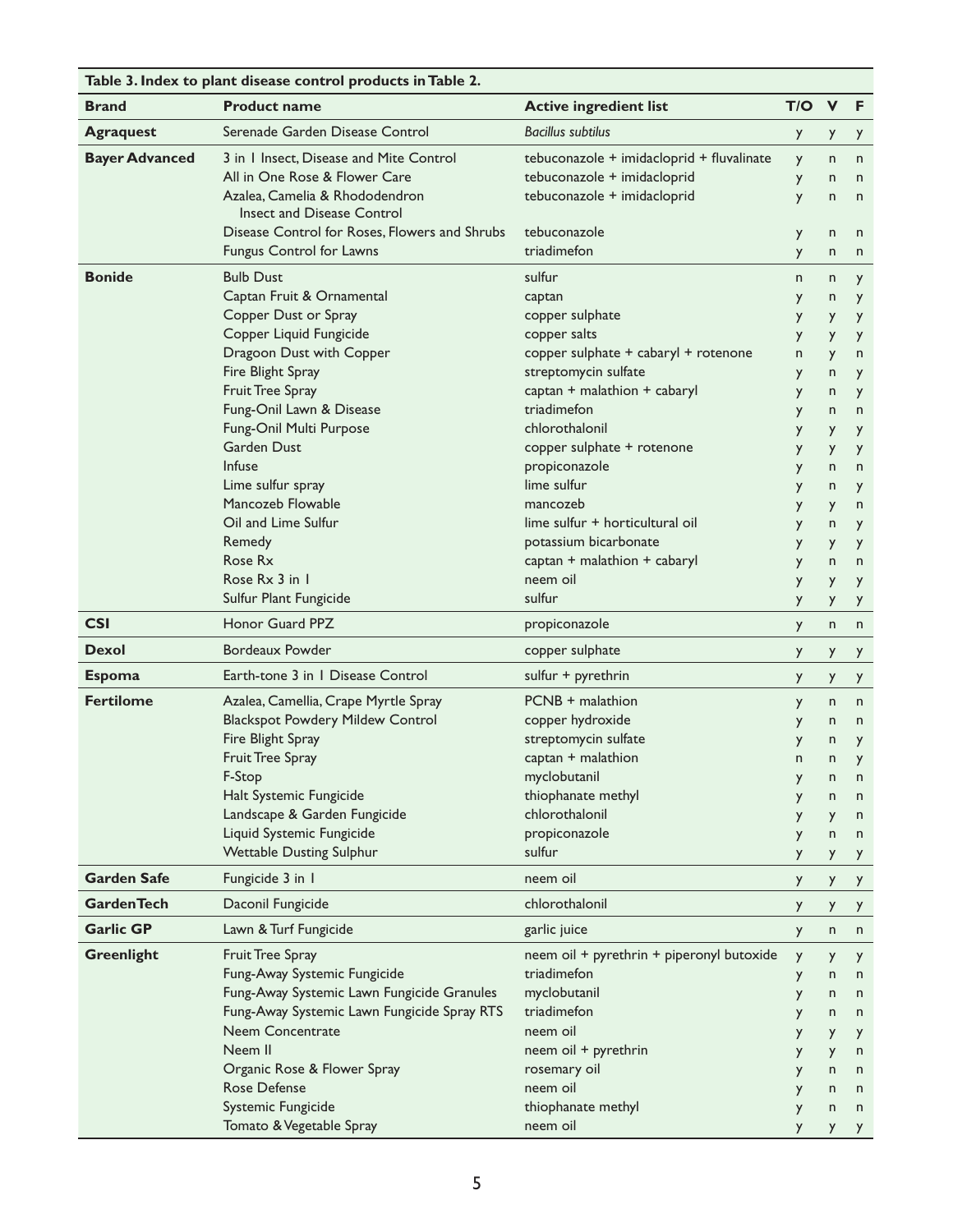| <b>Table 3. Continued.</b> |                                                 |                                         |     |              |              |
|----------------------------|-------------------------------------------------|-----------------------------------------|-----|--------------|--------------|
| <b>Brand</b>               | <b>Product name</b>                             | <b>Active ingredient list</b>           | T/O | $\mathbf v$  | F            |
| <b>Hi-Yield</b>            | Bordeaux Mix Fungicide                          | copper sulphate                         | y   | y            | y            |
|                            | Captan Fungicide 50%WP                          | captan                                  | y   | n            | y            |
|                            | Consan 20                                       | quartenary ammonium compound            | У   | n            | n            |
|                            | Copper Fungicide                                | copper hydroxide                        | У   | y            | y            |
|                            | Daconil                                         | chlorothalonil                          | y   | y            | n            |
|                            | Improved Lime Sulphur Spray                     | lime sulfur                             | y   | n            | y            |
|                            | Lawn Fungicide Granules                         | triadimefon                             | y   | n            | $\mathsf{n}$ |
|                            | Maneb Garden Fungicide                          | maneb                                   | y   | y            | n            |
|                            | Terraclor Granular Fungicide                    | <b>PCNB</b>                             | y   | n            | n            |
|                            | Turf & Ornamental Fungicide                     | <b>PCNB</b>                             | y   | n            | n            |
|                            | Vegetable, Flower, Fruit & Ornamental Fungicide | chlorothalonil                          | y   | y            | y            |
| <b>Lilly Miller</b>        | Cueva Copper Soap Fungicide                     | copper salts                            | y   | y            | y            |
|                            | Kop-R-Spray                                     | copper salts                            | У   | y            | y            |
|                            | Multi-purpose Fungicide                         | sulfur                                  | y   | y            | y            |
|                            | Sulfur Dust                                     | sulfur                                  | y   | y            | y            |
| <b>Monterey</b>            | Agri-fos                                        | phosphorous acid salts                  | y   | y            | y            |
|                            | Bi-Carb                                         | potassium bicarbonate                   | y   | y            | y            |
|                            | E-rase RTU                                      | jojoba oil                              | y   | y            | y            |
|                            | Fruit Tree, Vegetable & Ornamental Fungicide    | chlorothalonil                          | y   | y            | y            |
|                            | Liqui-cop                                       | copper ammonium complex                 | у   | y            | y            |
|                            | <b>Monterey Aliette</b>                         | aluminum tris                           | y   | n            | n            |
|                            | Monterey Fungi-fighter                          | propaconizole                           | y   | n            | y            |
|                            | Monterey M-20                                   | quaternary ammonium compound            | y   | n            | n            |
| Ortho                      | Garden Disease Control                          | chlorothalonil                          | y   | y            | y            |
|                            | Orthenex Garden Insect & Disease Control        | triforine + acephate + fenbutatin-oxide | y   | n            | $\mathsf{n}$ |
|                            | Orthenex Insect & Disease Control Aerosol       | triforine + acephate + resmethrin       | y   | n            | n            |
|                            | RosePride Rose & Shrub Disease Control          | triforine                               | y.  | n            | n            |
|                            | Parkway Research Consan Triple Action           | quaternary ammonium compound            | y   | $\mathsf{n}$ | n            |
|                            | Paradigm                                        | rosemary oil + clove oil + thyme oil    | y   | n            | n            |
|                            |                                                 |                                         |     |              |              |
| <b>Safer</b>               | 3 in 1 Garden Spray                             | sulfur + potassium fatty acid salts     | y   | y            | y            |
|                            | Concern Copper Soap Fungicide                   | copper salts<br>sulfur                  | y   | y            | y            |
|                            | Garden Fungicide                                |                                         | y   | y            | y            |
| <b>Scotts</b>              | Lawn Fungus Control                             | thiophanate methyl                      | y   | n            | n            |
| <b>Schultz</b>             | Fungicide Plus Concentrate                      | myclobutanil + permethrin               | y.  | n            | n            |
| <b>Southern Ag</b>         | Bayleton Systemic Fungicide                     | triadimefon                             | y   | n            | n            |
|                            | Captan Fungicide                                | captan                                  | y   | n            | y            |
|                            | Dithane M-45                                    | mancozeb                                | y   | y            | n            |
|                            | Liquid Copper Fungicide                         | copper ammonium complex                 | y   | y            | y            |
|                            | Neutral Copper Fungicide                        | copper sulphate                         | n   | y            | y            |
|                            | Terraclor 75WP                                  | <b>PCNB</b>                             | y   | y            | n            |
| <b>Spectracide</b>         | $Immunox$ 3 in $\overline{\phantom{a}}$         | myclobutanil + permethrin               | y   | $\mathsf{n}$ | n            |
|                            | Immunox Lawn Disease Control                    | myclobutanil                            | y   | n            | n            |
|                            | Immunox Multipurpose Fungicide                  | myclobutanil                            | y   | n            | n            |
|                            | Immunox Plus                                    | myclobutanil + permethrin               | y   | n            | n            |